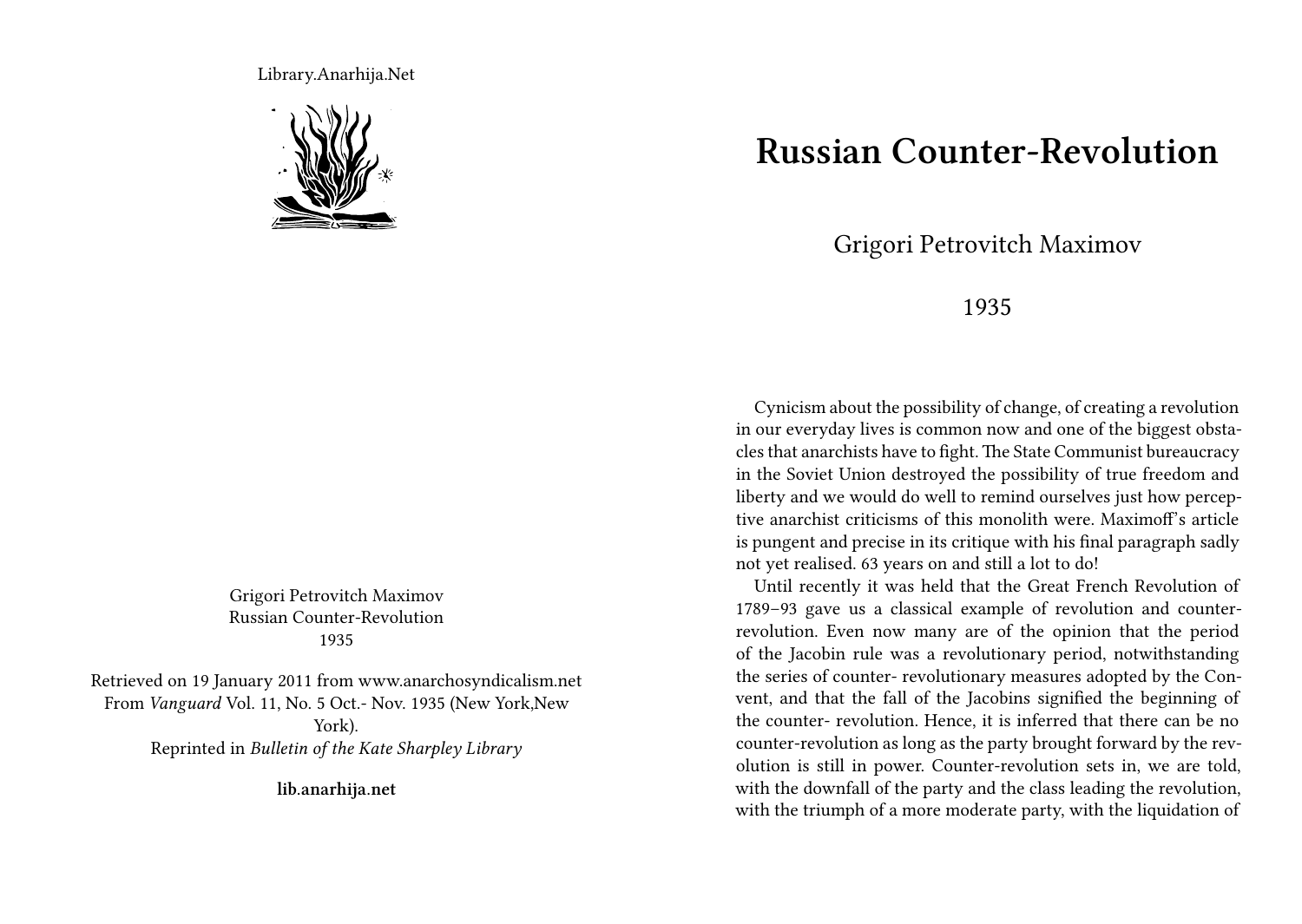the revolutionary conquests. And the latter is generally associated with the downfall of the ruling party such as the overthrow of the Jacobin rule.

This outdated yardstick is still being applied to the evaluation of the trends and tendencies of Russian life. The state socialists, the "learned" liberal professors and just plain "educated" people, though sharply opposed to bolshevism, hold that a revolution is still taking place in Soviet Russia. Thinking by mere analogy with the French Revolution, they do not want to admit the idea that a revolutionary party can be transformed into a counter-revolutionary one. They believe that the so-called "excesses of the bolshevik policies" are due to the difficulties incidental in the building up of socialism, that in the long run they may slow down the tempo of the revolution but not stop it altogether. It is this fallacy that is being exposed so rapidly by the march of events in Soviet Russia that very soon only simple minded people will adhere to it.

For, what is a revolution? A revolution is the overthrow of the existing political and economic order based upon exploitation. It means the building up of a new order which raises to the highest level the welfare of the great masses of people, which gives the utmost extension of human rights and freedom, which substitutes for the master morality of the church and state one that is based upon freedom, equality and solidarity.

The Russian Revolution at its beginning was a revolution in that sense. In the year 1917–18 Russia was the freest country in the world. Freedom of speech, press, assembly, propaganda, freedom in the field of scientific research, education, individual self-assertionthere was unlimited freedom in almost every domain of life. Spontaneous activity and free initiative took the place of law; local selfgovernment flourished in the form of Soviets, the state as represented by appointed officialdom was vanishing like smoke.

Economic slavery was toppling down: capitalism was being destroyed, being gradually replaced by the organisation of industry in the interests of consumers. Workers became active participants of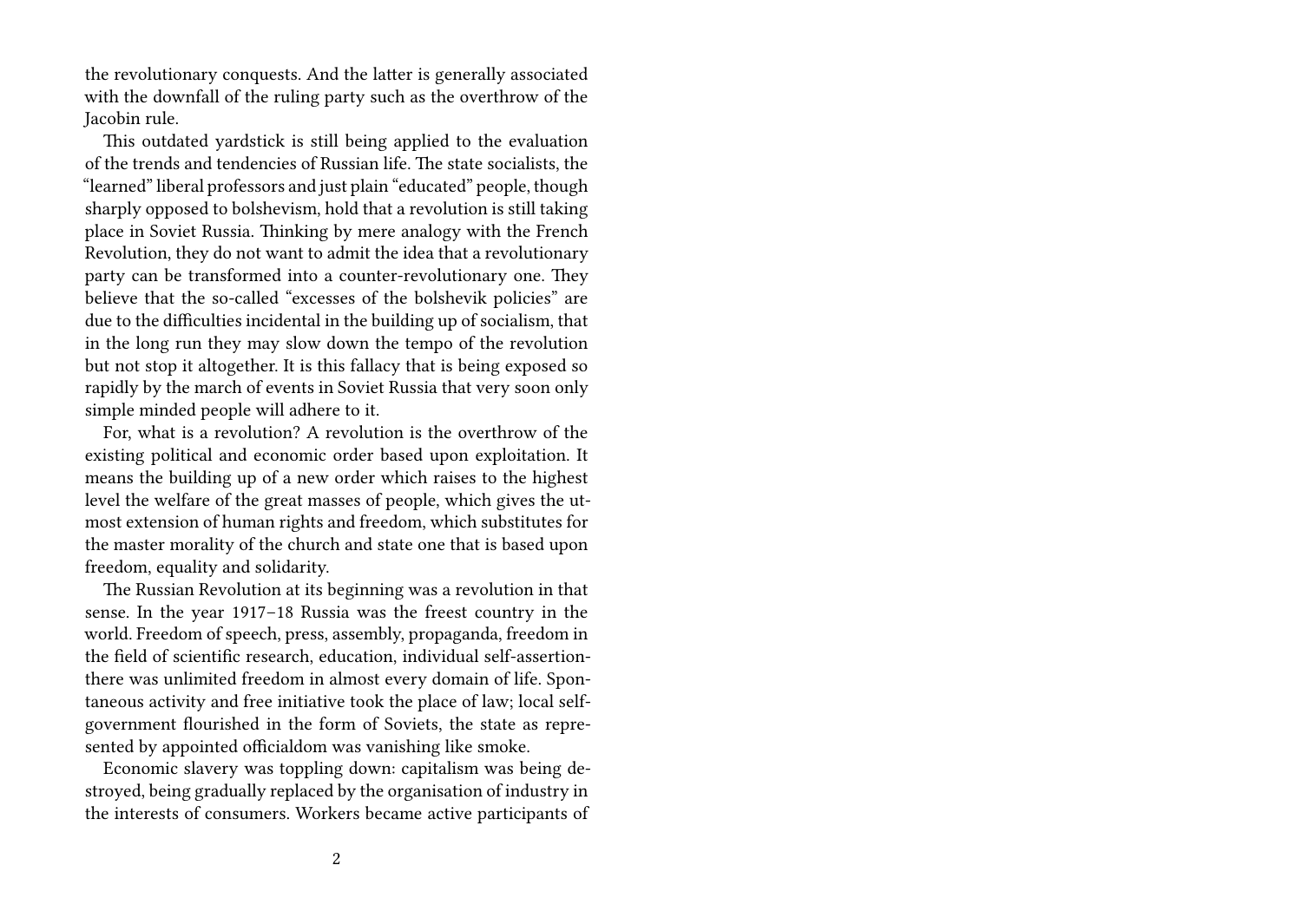the industrial process; economic life, represented by factory committees and similar organisations, was shaping itself along the line of free industrial federations, along the lines of a national commune of producers and consumers.

Such were the great undying conquests of that genuinely revolutionary period. But what is counter-revolution?

Is it just the attempt to bring the country back to the pre- revolutionary state, to restore the privileges of the old classes and parties? Such is the classical definition of counter-revolution, but it is not a full or precise definition since in Soviet Russia we have no revolution against revolution, no restoration of the power of former classes and parties. And nevertheless we have there a real counterrevolution.

In Soviet Russia all liberties have been wiped out. The defenders of freedom are being exiled, imprisoned and even executed. Local self- government has been done away with. The arbitrary rule of the "bureaucrat" is again restored to life. What of the passport system introduced by way of copying the old system of police rule and regimentation? What of the ban placed upon any sort of political activity digressing from "the general line" of the dictator, the dissolution of the Society of Old Bolsheviks, the imprisonment of outstanding members of the party for the slightest manifestation of independence of thought? Isn't that counter-revolution in the real sense of the word?

In no other country is the death penalty applied as widely as in Soviet Russia: larceny, embezzlement, graft, thuggery — ordinary crimes are punished with medieval cruelty. Even children are not exempt from the application of the highest penalty. Isn't that counter-revolution in its most naked form?

In Soviet Russia industrial democracy gave way to a hierarchy modelled on the type of capitalist organisations. A new privileged ruling class came to life- a bureaucracy which, not having property of its own, has the unchecked control of management in its hands.